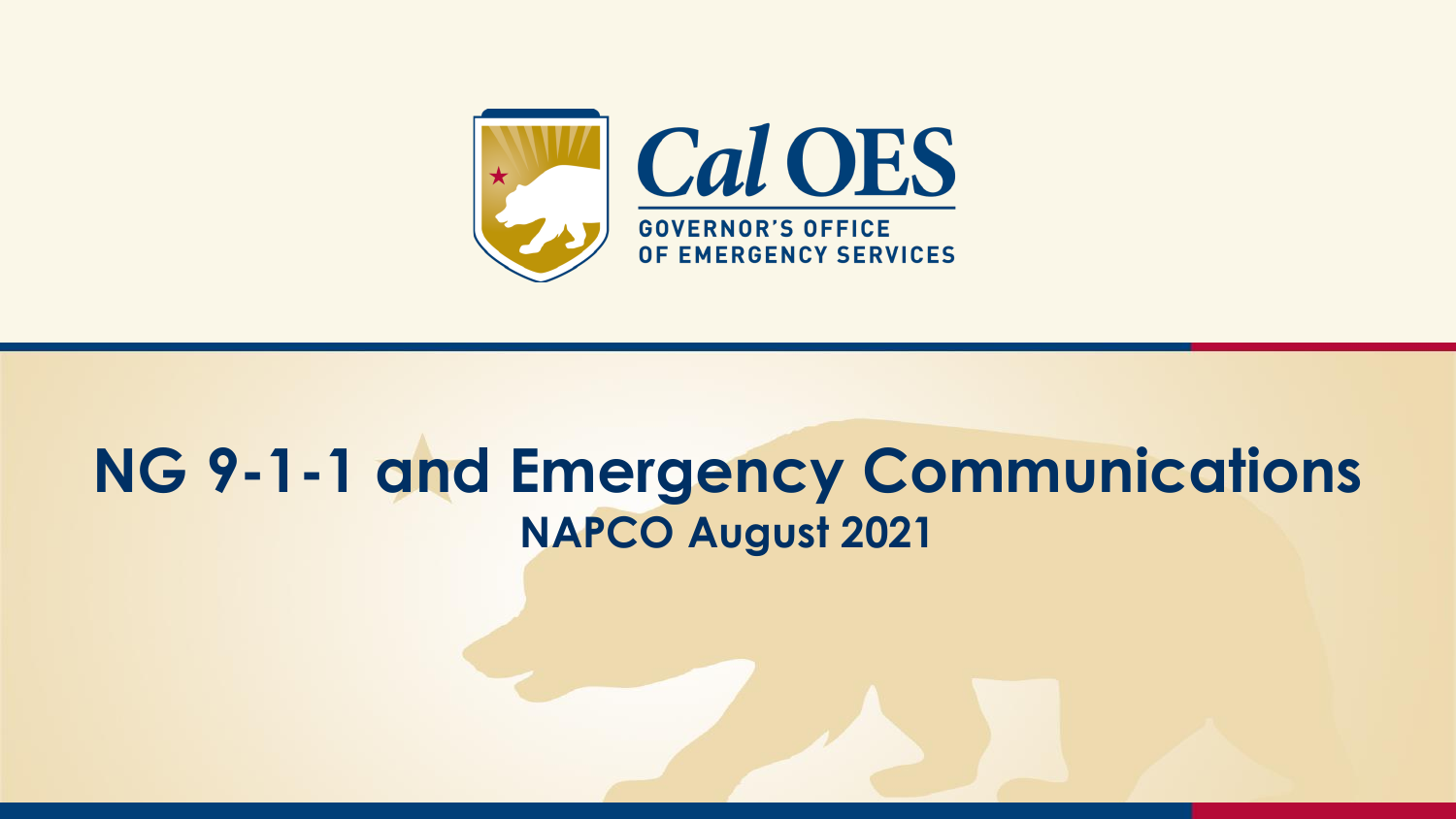

- NG 9-1-1 Update and Overview
- Outage Reporting
- NG 9-1-1 Alert and Warning Update
- **Emergency Communications How does Cal OES work with local agencies?**

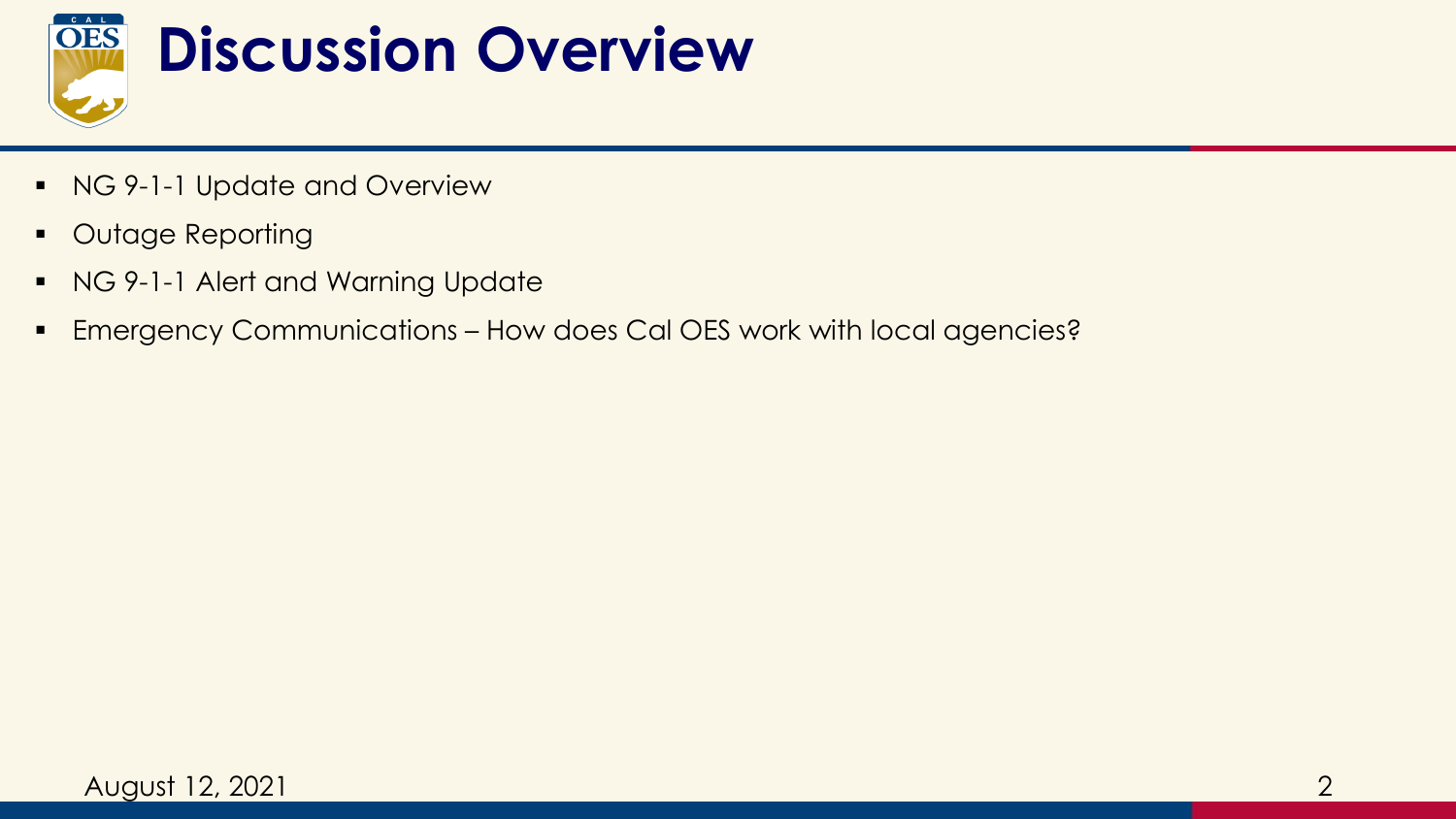

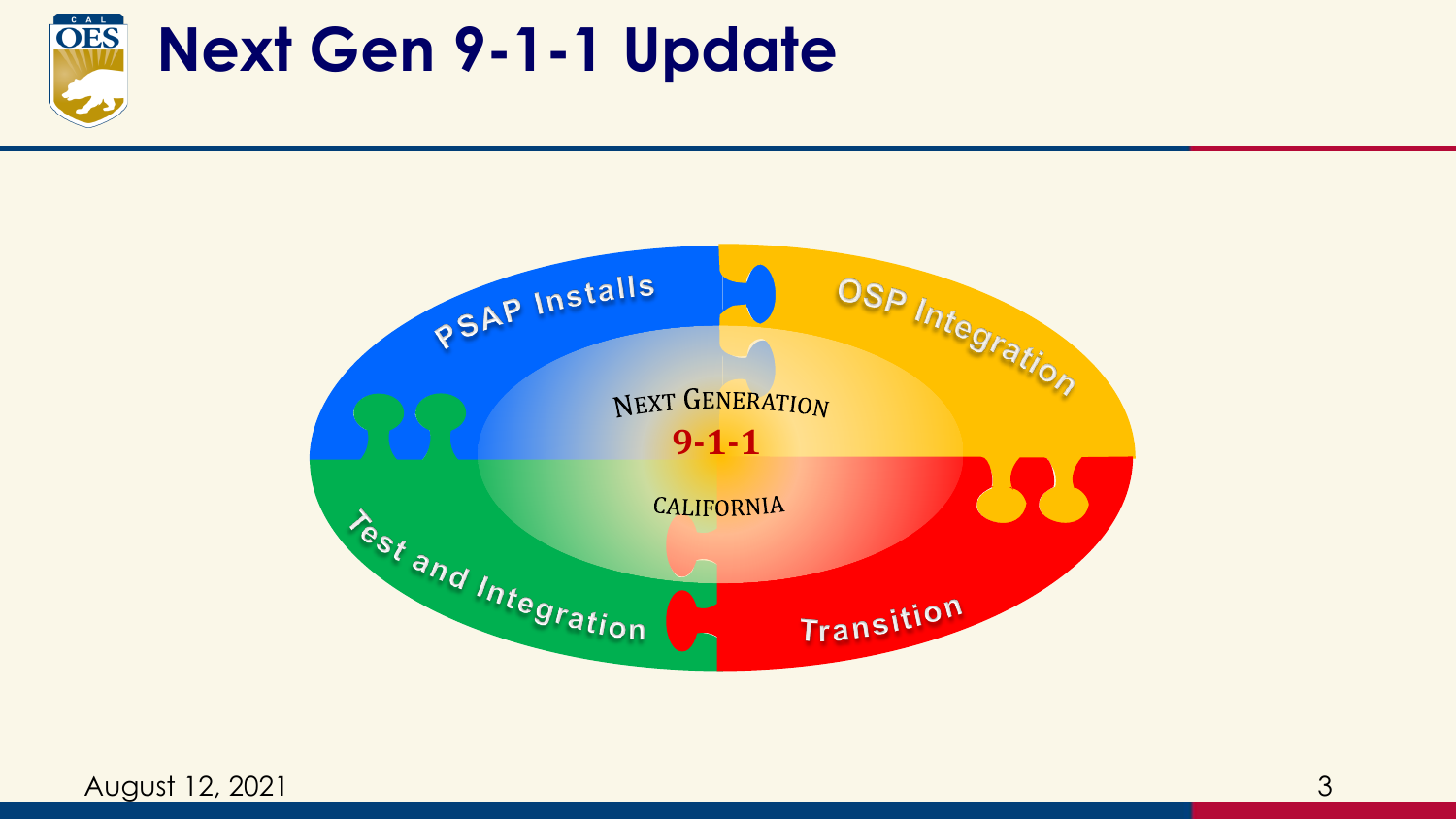

### **Next Gen 9-1-1 Deployment**



August 12, 2021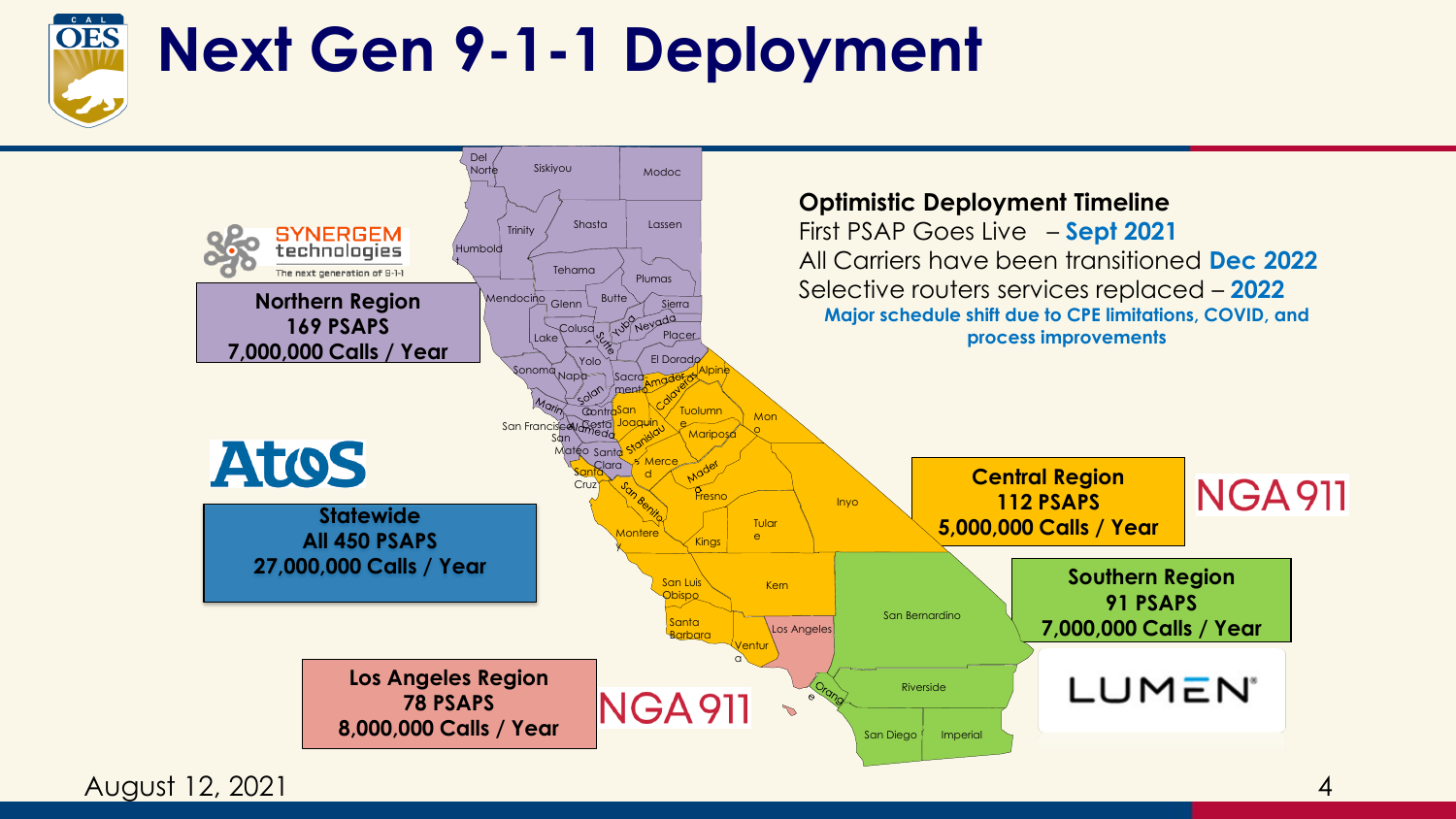

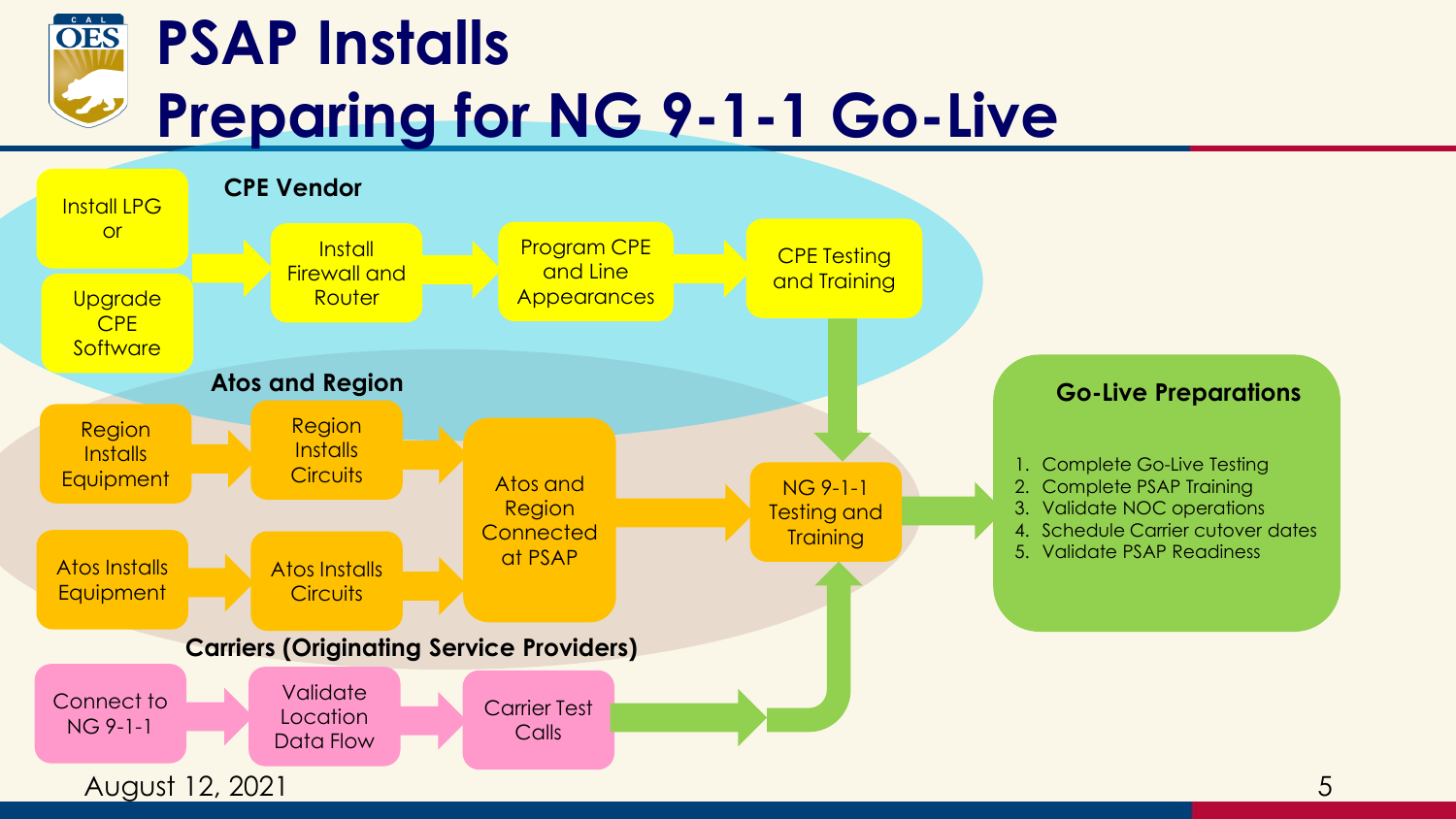

#### **Item 5-4: PSAP Install Status**

■ NG911 Deployment PSAP Dashboard Technical Information

<https://www.caloes.ca.gov/PublicSafetyCommunicationsSite/Documents/DashboardInfo.pdf>

▪ NG911 Deployment PSAP Dashboard

<https://calema.maps.arcgis.com/apps/dashboards/edccc14f232640c4b53a65e946880568>

▪ Live Demo

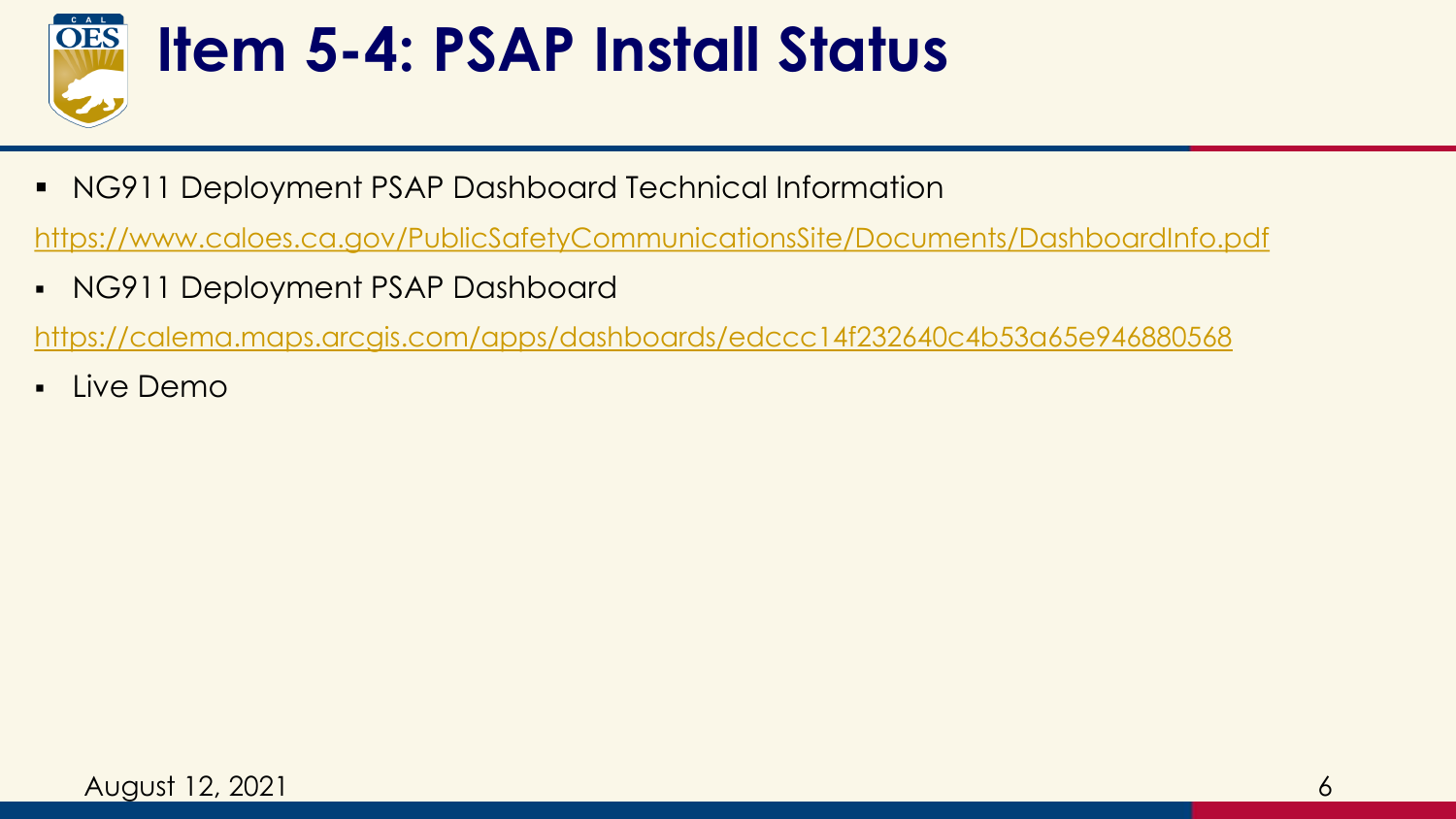

- 1. Period of 2 weeks with no network or system changes
- 2. Validation by dispatchers in each of the PSAPS in the transfer cluster that CPE can answer, transfer, and display NG 9-1-1 calls properly
- 3. PSAP training completed and verified
- 4. Validation of the PSAP "Alternate Route" process
- 5. Validation of the trouble ticket and Network Operation Center activities
- 6. Validation of ability to deliver test calls from carrier
- 7. Validation of ability to send ANI / ALI or Location data to CAD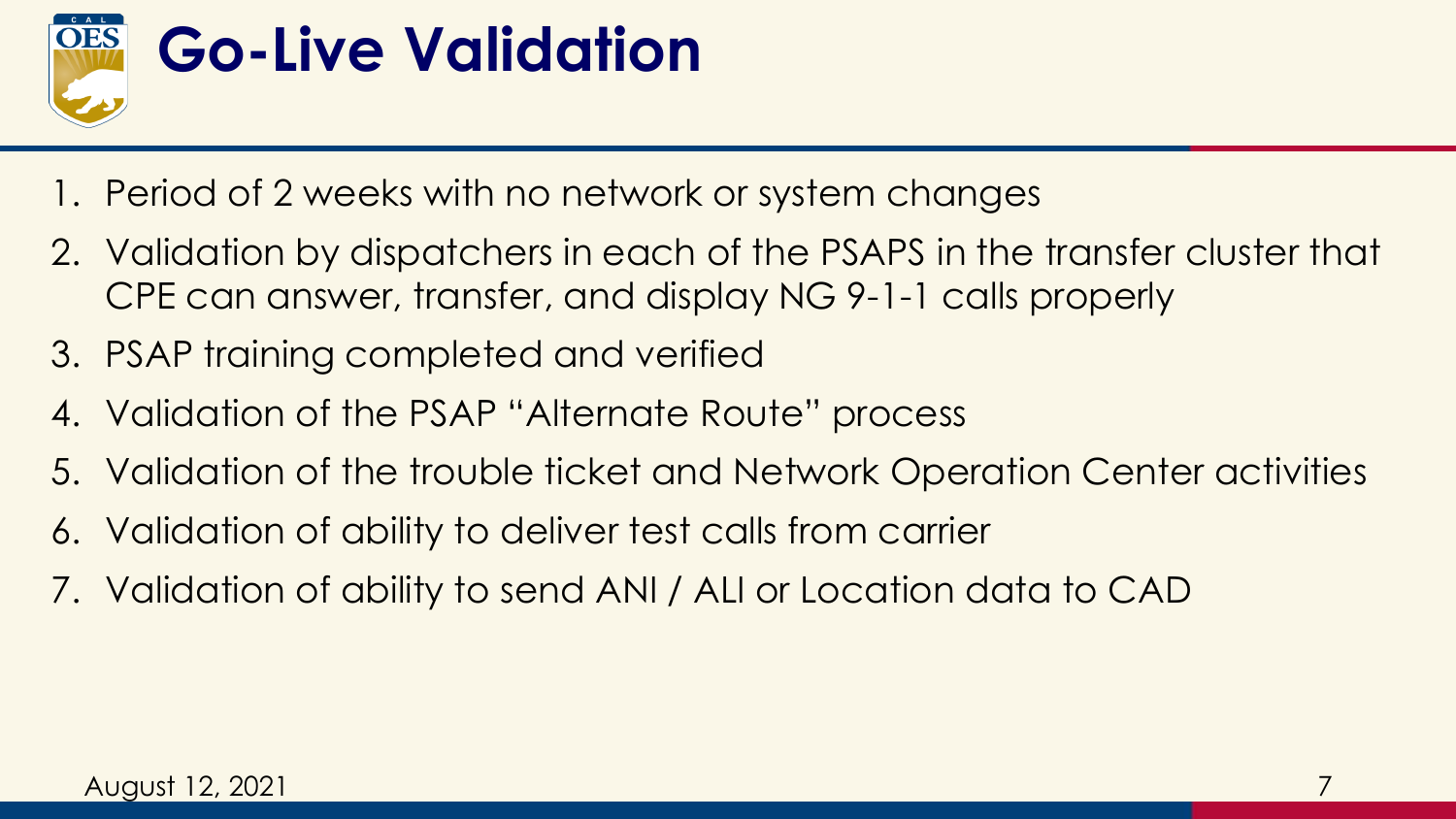

- There has been a delay in the Go-Live Schedule due to:
	- 1. CPE is unable to support all NENA i3 functions
	- 2. NGCS providers have had to develop code changes for CPE
	- 3. NGCS providers have been completing "Day 2 Support" activities
	- 4. Impacts on supply chain and resources due to COVID-19
	- 5. Delivery of location information needed to support operations and CAD
	- 6. An NG 9-1-1 project of this scope and scale has never been attempted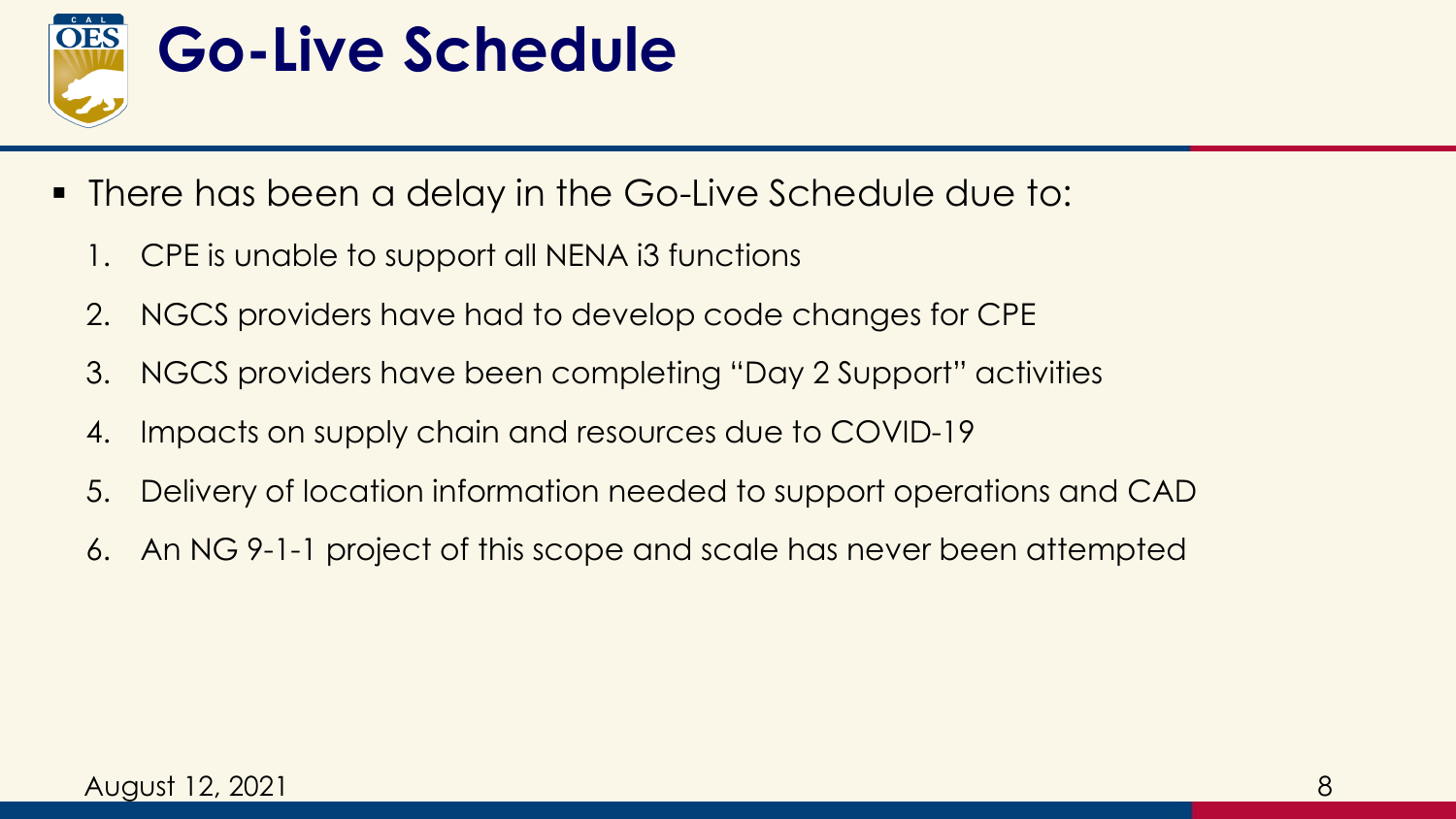#### OES **OSP Integration Selective Router Transition**

|                | Phase Selective Router Name PSAP Region |          | <b>PSAPs with</b><br><b>Circuits</b> |
|----------------|-----------------------------------------|----------|--------------------------------------|
| 1              | EL CENTRO                               | Southern | 5                                    |
| $\mathbf{1}$   | <b>PLACERVILLE NIAGARA North</b>        |          | 6                                    |
| 1              | SONORA                                  | Central  | $\overline{4}$                       |
| $\overline{2}$ | <b>BARSTOW</b>                          | Southern | 14                                   |
| $\overline{2}$ | <b>BUNDY</b>                            | LA       | 18                                   |
| $\overline{2}$ | <b>JACKSON</b>                          | Central  | 6                                    |
| $\overline{2}$ | <b>LAKEPORT</b>                         | North    | 3                                    |
| $\overline{2}$ | MARYSVILLE                              | North    | 9                                    |
| $\overline{2}$ | <b>MILL VALLEY</b>                      | North    | $\overline{7}$                       |
| $\overline{2}$ | <b>PALM SPRINGS</b>                     | Southern | 22                                   |
| $\overline{2}$ | <b>SANTA CRUZ MAIN</b>                  | Central  | 6                                    |
| $\overline{2}$ | SEPULVADA                               | LA       | 21                                   |
| $\overline{2}$ | <b>THOUSAND OAKS</b>                    | Central  | 9                                    |
| $\overline{2}$ | <b>UKIAH</b>                            | North    | 9                                    |
| 3              | <b>CHICO</b>                            | North    | 23                                   |
| 3              | <b>EUREKA</b>                           | North    | 10                                   |
| 3              | <b>FRESNO MAIN</b>                      | Central  | 26                                   |
| 3              | <b>HOLLYWOOD</b>                        | LA       | 29                                   |
| 3              | <b>MADISON</b>                          | LA       | $\overline{2}$                       |
| 3              | <b>NORTHRIDGE</b>                       | LA       | $\overline{2}$                       |
| 3              | <b>RIALTO</b>                           | Southern | 17                                   |
| 3              | <b>RIDGECREST</b>                       | Central  | 14                                   |
| 3              | San Diego MIRA MESA                     | Southern | 26                                   |
| 3              | <b>SAN GABRIEL</b>                      | LA       | 44                                   |
| 3              | VALLEJO                                 | North    | 16                                   |
| 3              | <b>VISALIA</b>                          | Central  | 14                                   |
| 3              | <b>WATERMAN</b>                         | LA       | 48                                   |
| 3              | <b>WESTMINSTER</b>                      | LA       | 31                                   |

|                | <b>Phase Selective Router Name PSAP Region</b> |              | <b>PSAPs with</b><br><b>Circuits</b> |
|----------------|------------------------------------------------|--------------|--------------------------------------|
| $\overline{4}$ | <b>LA PUENTE</b>                               | LA           | 23                                   |
| $\overline{4}$ | <b>LAS POSITAS</b>                             | Central      | 13                                   |
| $\overline{4}$ | <b>MILLBRAE</b>                                | North        | 19                                   |
| $\overline{4}$ | <b>MODESTO MAIN</b>                            | Central      | 27                                   |
| $\overline{4}$ | <b>ORINDA</b>                                  | <b>North</b> | 36                                   |
| 4              | <b>SAN ANDREAS</b>                             | Central      | $\overline{7}$                       |
| $\overline{4}$ | <b>SAN LUIS OBISPO</b>                         | Central      | 10                                   |
| $\overline{4}$ | SANTA ANA                                      | Southern     | 35                                   |
| $\overline{4}$ | <b>SANTA CLARA</b>                             | <b>North</b> | 26                                   |
| $\overline{4}$ | <b>SHERMAN OAKS</b>                            | LA           | 23                                   |
| $\overline{4}$ | <b>UPTOWN</b>                                  | LA           | 45                                   |
| $\overline{4}$ | <b>VENTURA FIR</b>                             | Central      | 11                                   |
| 5              | <b>AUBURN</b>                                  | <b>North</b> | 18                                   |
| 5              | <b>BAKERSFIELD MAIN</b>                        | Central      | 18                                   |
| 5              | <b>REDDING ENTERPRISE</b>                      | <b>North</b> | 14                                   |
| 5              | SACRAMENTO MAIN                                | North        | 22                                   |
| 5              | SALINAS MAIN                                   | Central      | 10                                   |
| 5              | SANTA ROSA                                     | North        | 14                                   |
| 5              | <b>STOCKTON MAIN</b>                           | Central      | 19                                   |

Goal is to complete transition by Dec of 2022

Legislative deadline is Dec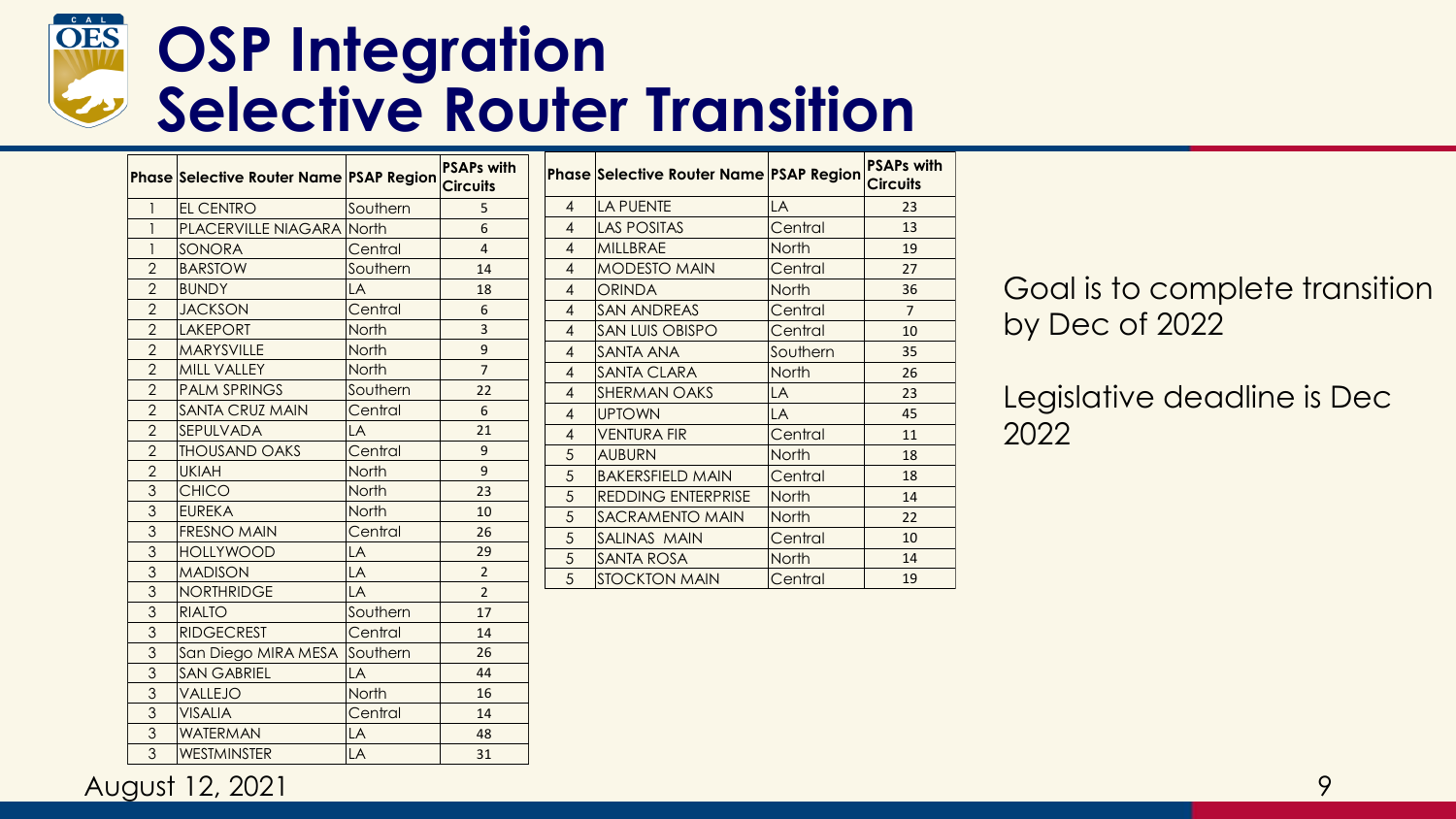#### **OES Lesson Learned: Working with PSAPs to Support the Testing Process**

- Final testing requires dispatchers to answer calls to validate the programming is correct and that the training is adequate
- We are asking for PSAPs to support test windows for the testing that must be completed at the PSAP
	- Test Windows will be Tuesday Thursday from  $10:00$  am  $1:00$  pm
	- No more than 10 test calls will be completed in any single hour unless approved by PSAP
	- During planned events and increased busy times, test windows can be cancelled by PSAP
	- Each PSAP will have unique testing number for Atos and their region to support additional PSAP testing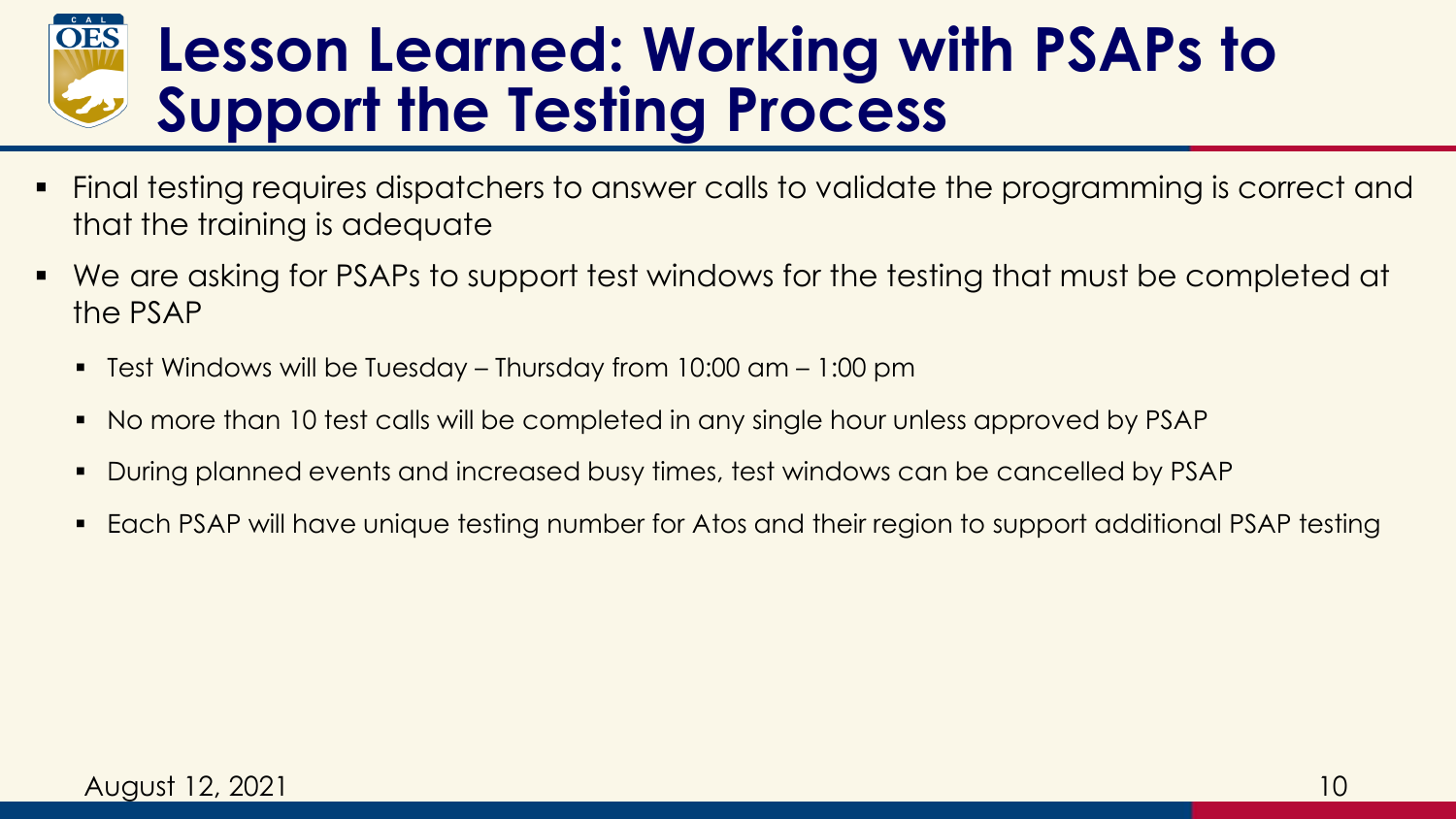

#### **Statewide Cloud-Native CPE**

- **EXTE All new CPE sales have been suspended until CPE passes contract compliance, current barriers** include, but may not be limited to:
	- Internet Protocol, Version 6 (IPV6) and Transport Layer Security (TLS) needed for the Private Key Infrastructure
	- Unique IP address needed to dereference a NENA i3 call for a carrier-maintained Location Information Service
	- Element state and queue state in native NENA i3, which are needed to support dynamic policy routing
	- Inability to support Real Time Text (RTT)
	- Inability to support conferencing, using REFER
	- 13 logging for all calls (Most CPE vendors)
- The NG 9-1-1 service providers (Atos, Lumen, NGA 9-1-1 and Synergem) have put in "work arounds" to ensure that the CA NG 9-1-1 system can interface with CPE
- Your CPE vendor is required to support the existing ANI/ALI spill to CAD and CDR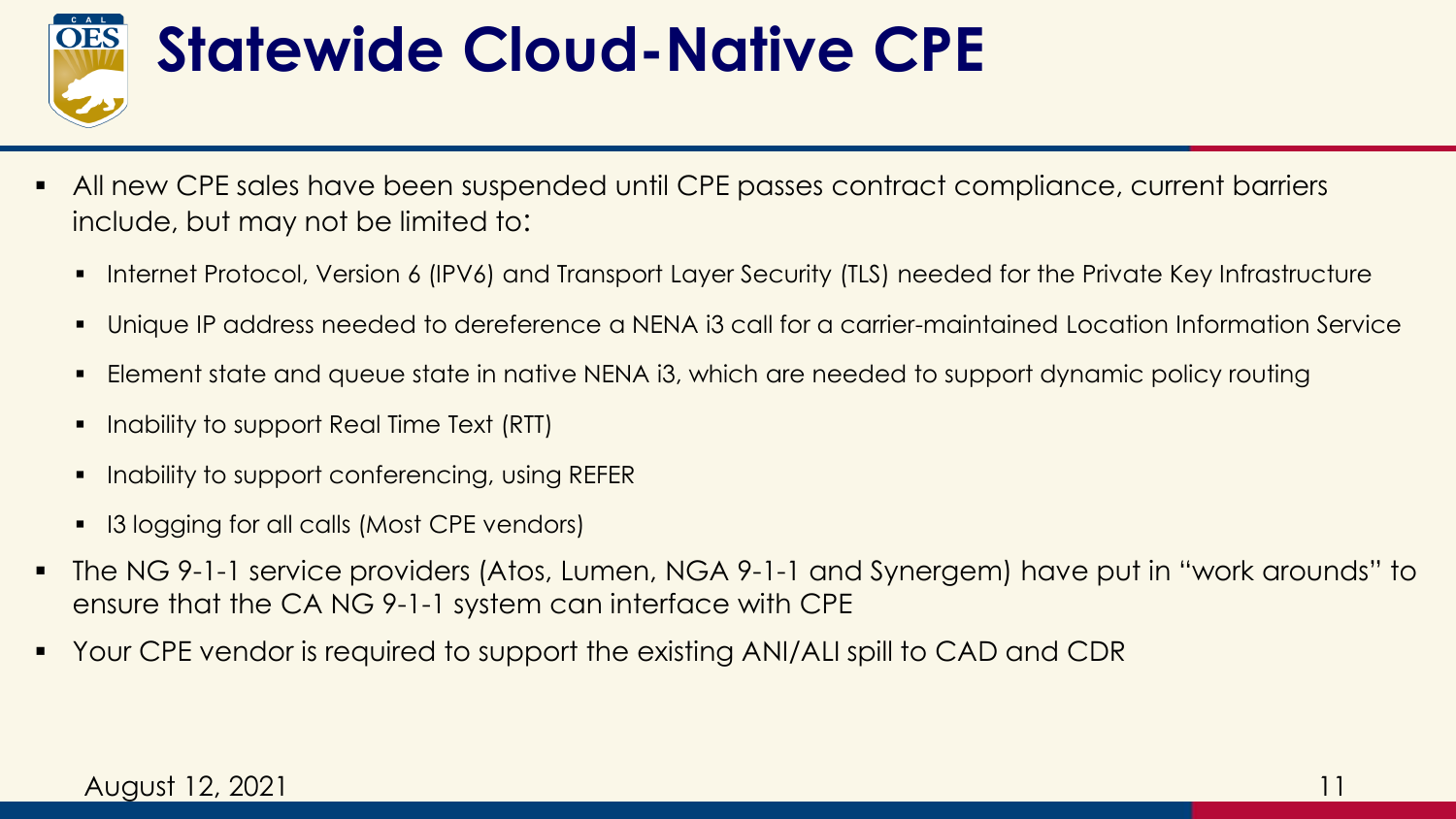

### **Statewide Cloud-Native CPE**

- **Full NG 9-1-1 implementation will require PSAPs to move to Cloud Native / Data Center CPE using the vendors on the new CPE contract**
- The recommendation is to wait to upgrade your CPE until cloud CPE solutions are available
	- **AT&T reselling Rapid Deploy Cloud, Motorola Cloud, Viper Cloud, and Viper Data Center**
	- Atos GEMMA Cloud
	- **Carbyne Cloud**
	- Carousel reselling Motorola Cloud
	- **Lumen** reselling Motorola Cloud, Viper Data Center, and **Omni911 Cloud**
	- Comtech Solacom Data Center
	- **Frontier reselling Motorola Cloud**
	- **.** Intrado Viper Data Center, and Viper Cloud
	- **Motorola Cloud**
	- **NGA911 cloud CPE**
	- RapidDeploy Cloud
	- Zetron Data Center
- Cal OES is working to complete the cloud CPE testing for those highlighted in yellow

August 12, 2021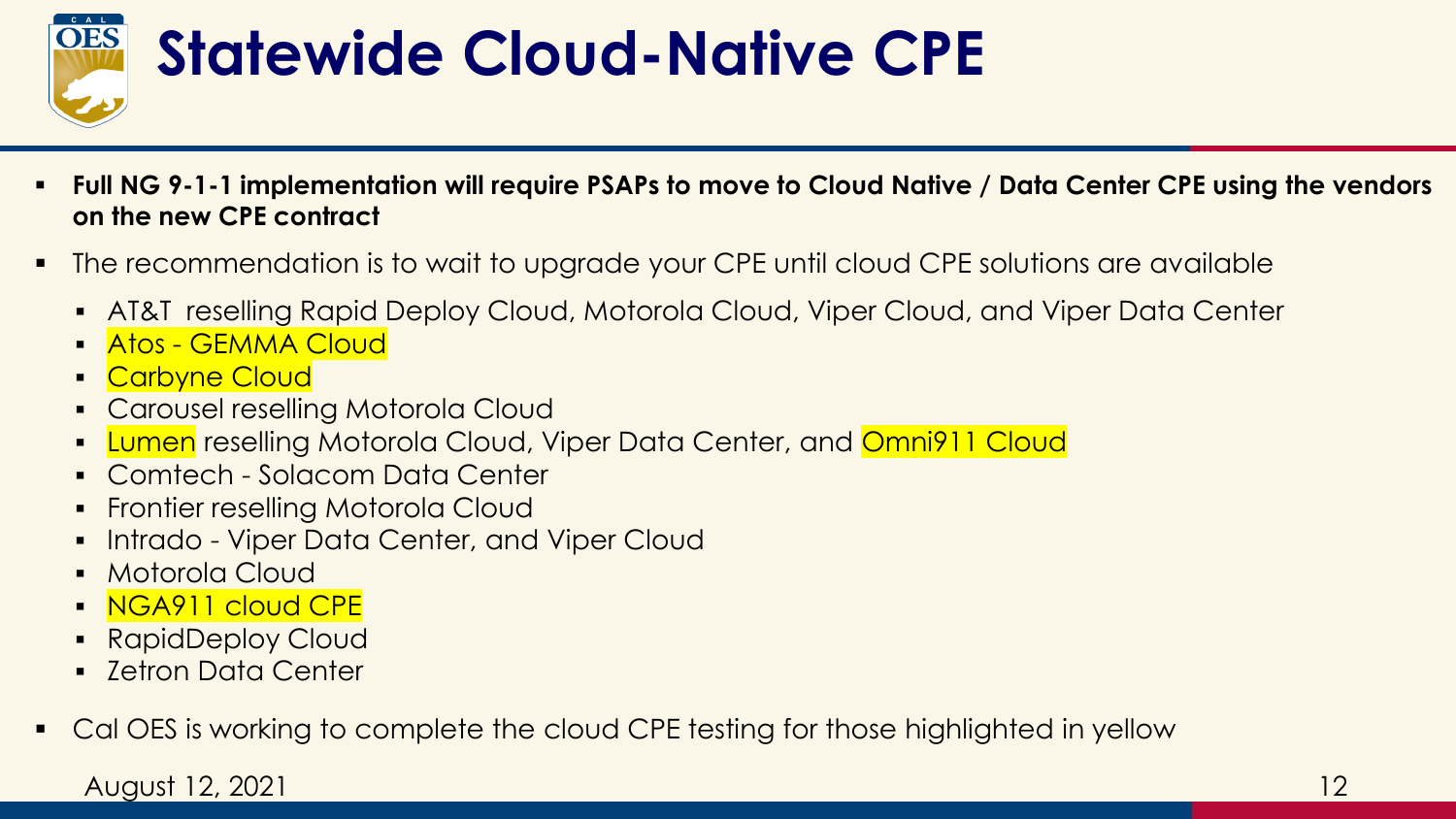

## **Text to 9-1-1 Deployment**

| Text to 9-1-1 Status                        | Quantity       |                                                    |  |
|---------------------------------------------|----------------|----------------------------------------------------|--|
| PSAPs deployed with Web Based OTT           | 302            |                                                    |  |
| PSAPs pending deployment of Web Based OTT   | $\overline{O}$ |                                                    |  |
| PSAPs deployed with Integrated Text         | 134            | <b>CALL IF YOU CAN</b><br><b>TEXT IF YOU CAN'T</b> |  |
| PSAPs pending deployment of Integrated Text |                |                                                    |  |
|                                             |                | <b>California Assembly Bill</b>                    |  |
| Total PSAPs deployed (99% completed)        | 436            | <b>Mandated Text to 9-1-1</b><br>January 1, 2021   |  |
| <b>Total PSAPs</b>                          | 437            |                                                    |  |

Contact Chereise Bartlett @ 916-894-5030 or [chereise.bartlett@caloes.ca.gov](mailto:Chereise.Bartlett@caloes.ca.gov)

August 12, 2021

1168

by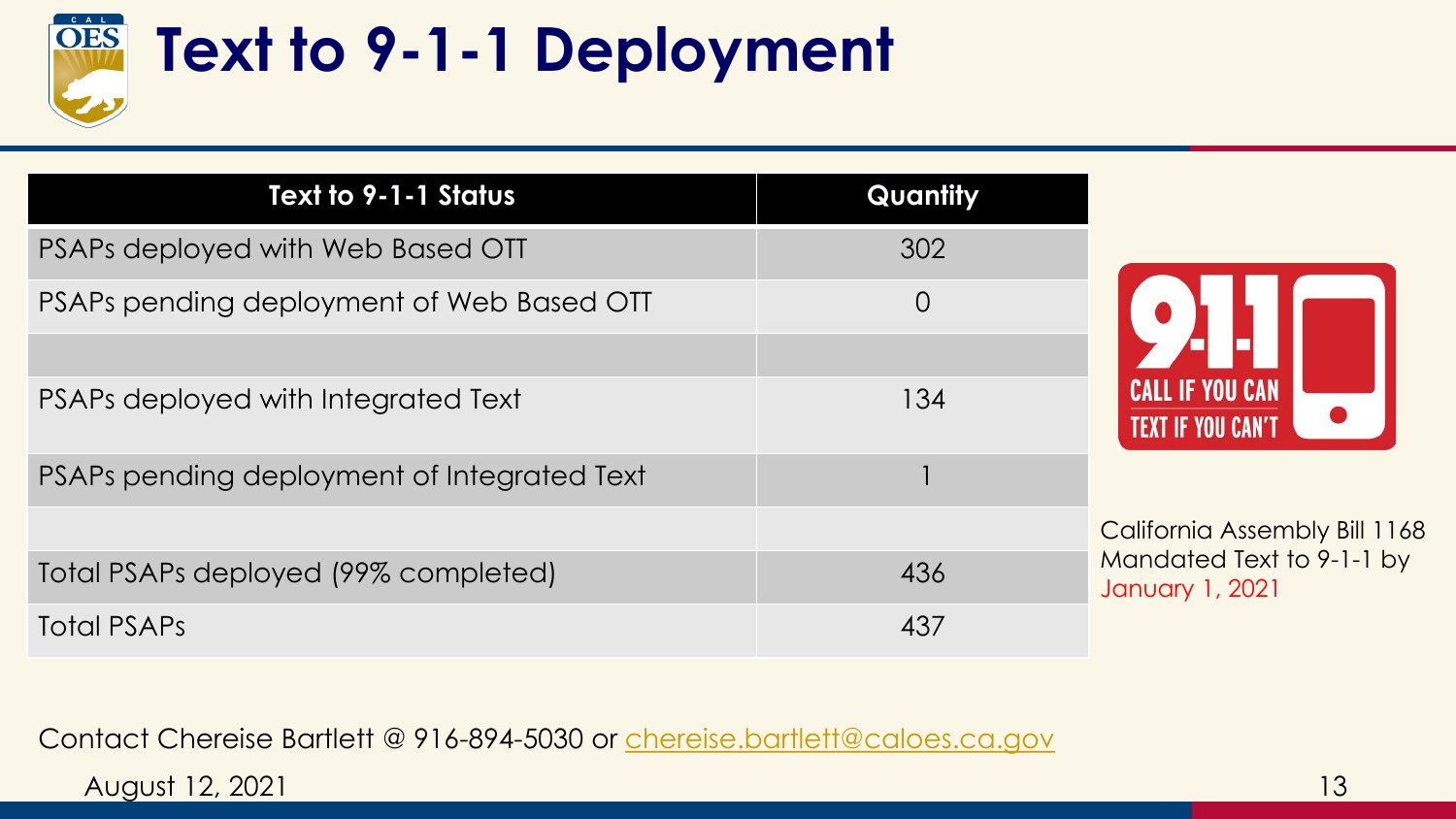

- All PSAPs are active with RapidDeploy
- **<u>All Over the Top text PSAPs must start using RapidDeploy to ensure familiarity with the </u> platform**
- **E** All PSAPs have been updated to RadiusPlus
	- Includes an SMS text from 9-1-1 capability
	- **E** Integration of data from OnStar is now available
	- All Over the Top text solutions will be migrated to RapidDeploy beginning in August of 2021.
- Any questions, Cal OES Project Manager:

Curt Guillot @ 916-894-5035 or [curt.guillot@caloes.ca.gov](mailto:curt.guillot@caloes.ca.gov)

**• For RadiusPlus access, Customer Success Manager:** Mel Bland [Melven.Bland@rapiddeploy.com](mailto:Melven.Bland@rapiddeploy.com)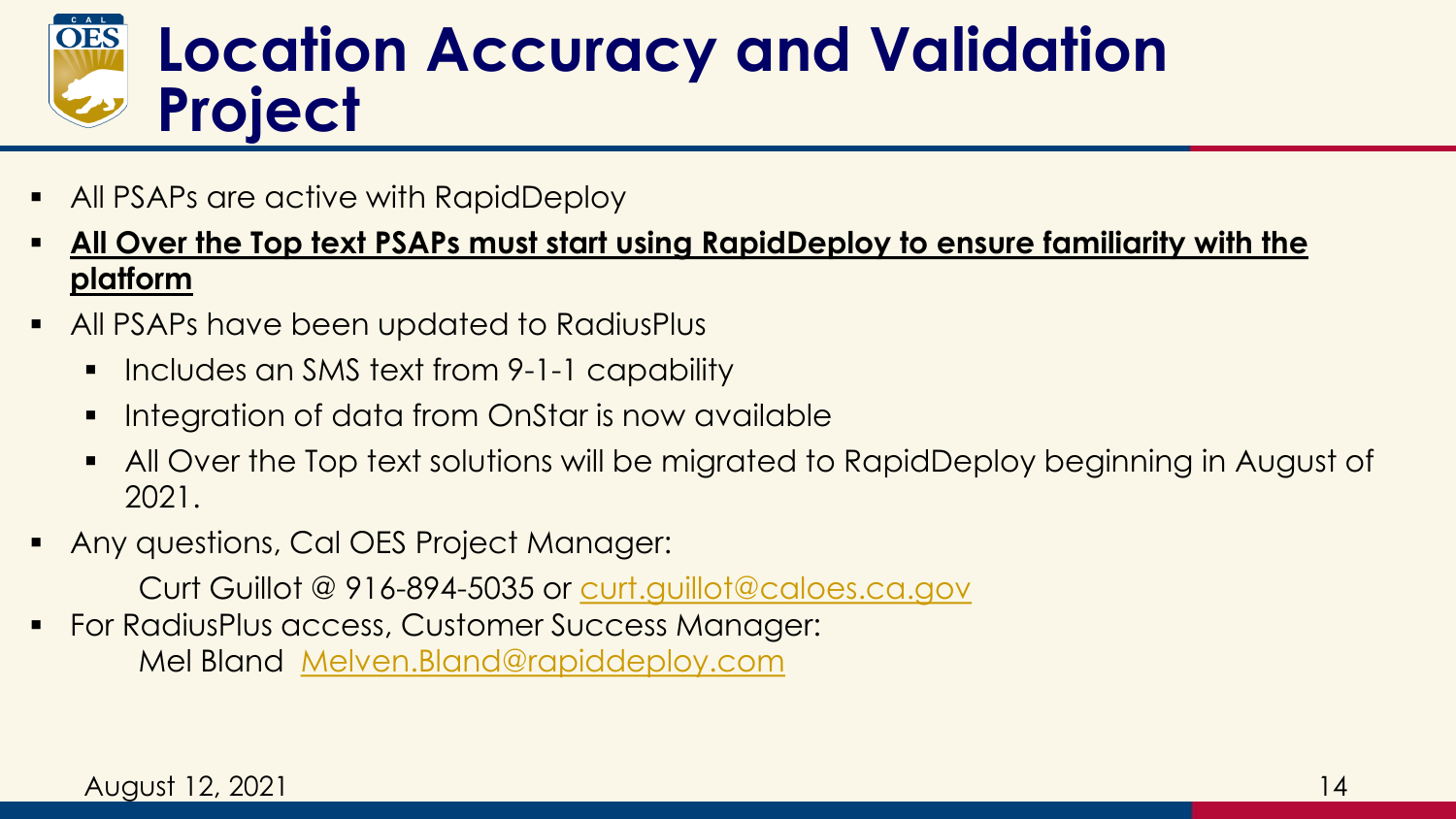

- Staff on call 24/7/365 [CA911outages@caloes.ca.gov](mailto:CA911outages@caloes.ca.gov)
- Approved regulations are posted on Cal OES website
	- [www.caloes.ca.gov/sb670](http://www.caloes.ca.gov/sb670)
- Cal OES is notified via email when:
	- 100 or more users in single ZIP Code or 50% if under 100 per ZIP Code have an outage (Wireline and VoIP)
	- **. 50% or more coverage degradation in an ZIP Code (Wireless)**
- Data is made available to PSAP, Sheriff and Emergency Managers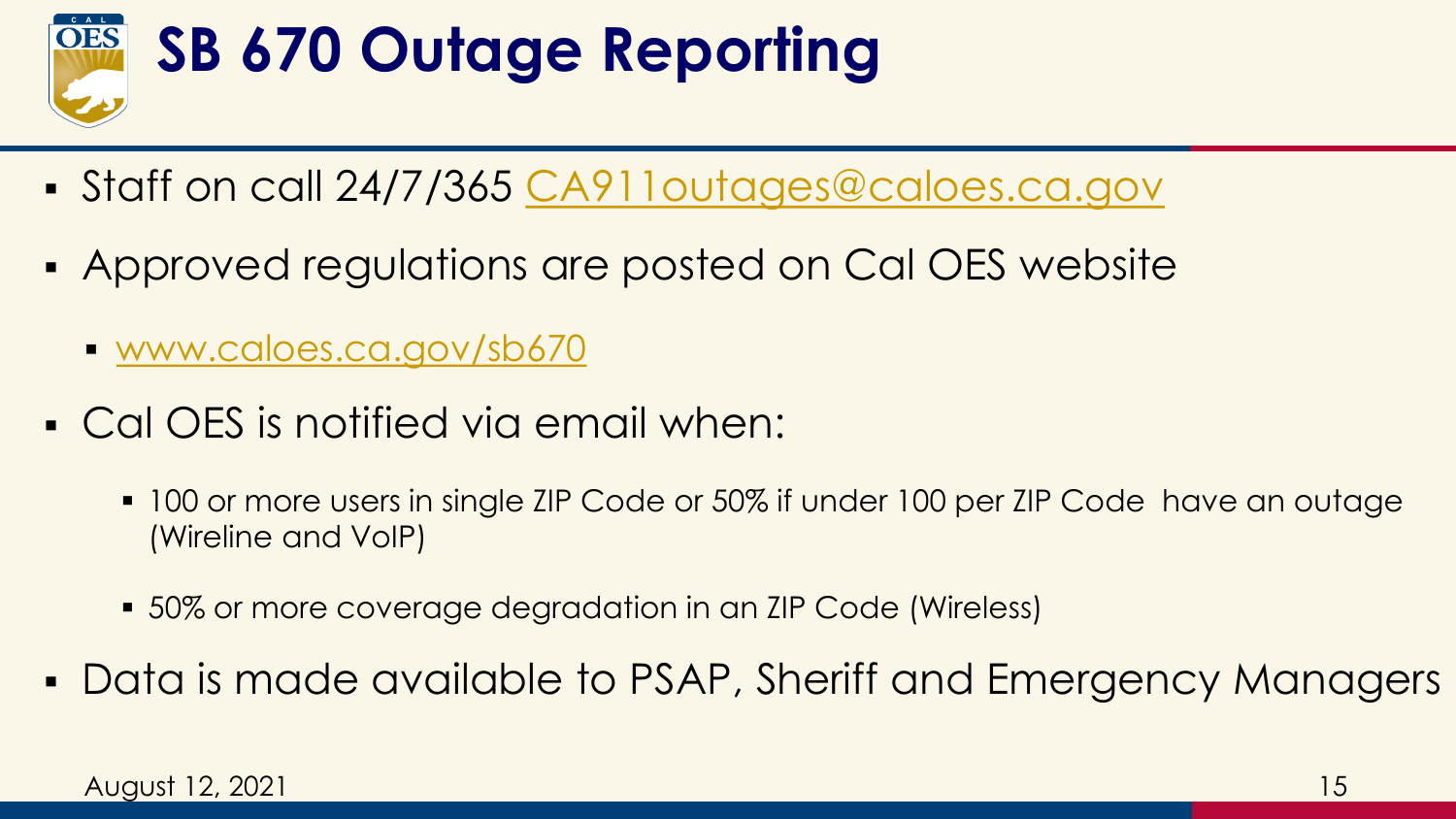

### **Alert and Warning**

- Atos is working with subcontractor (Everbridge) to deploy an Alert and Warning solution
- Atos demonstrated compliance with contract in July of 2021
- The deployment process will begin in August of 2021
	- **•** Priority is being given to those agencies with expired contracts, and those agencies in Tier 3 and Tier 4 fire areas
	- Contact [Michael.Elder@caloes.ca.gov](mailto:Michael.Elder@caloes.ca.gov) for further information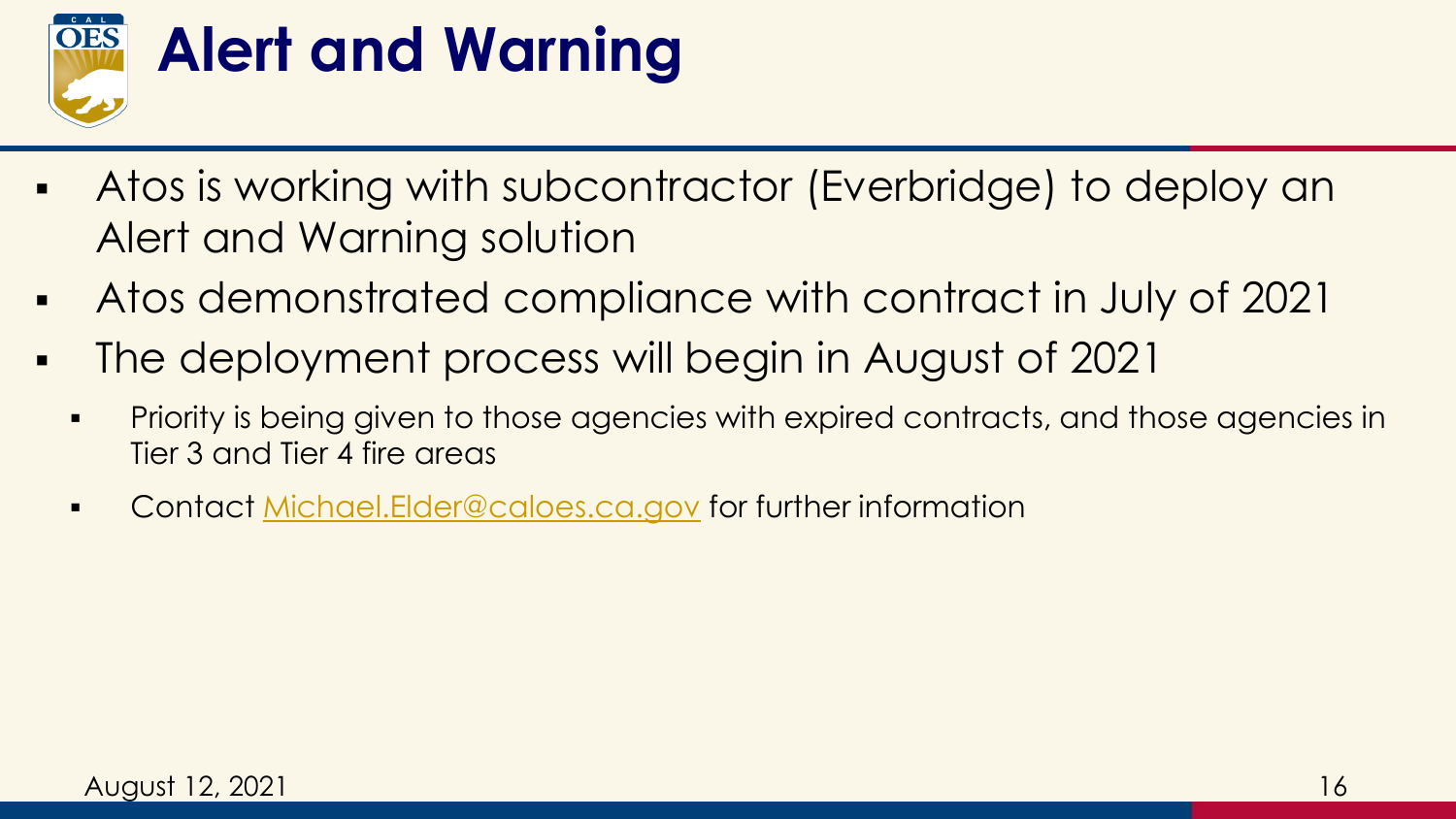#### **Emergency Support Function #2 – Communications (CA-ESF2) Overview**

- CA-ESF2 coordinates status of communication systems and facilitates providing resources needed to sustain and restore the public communications infrastructure
	- Assists State, tribal, and local governments with emergency communications (TACCOM Deployable Comm Assets)
	- **EXEL Assists with restoration of public safety communications systems and first responder** networks
	- **.** Informs local and state agencies to affect sound decision making
- All information requests are urgent unless otherwise indicated
- Contact Information:

EF2@caloes.ca.gov Activated in SOC 24/7/365 CSWC

916-845-8546 916-845-8911

August 12, 2021 17